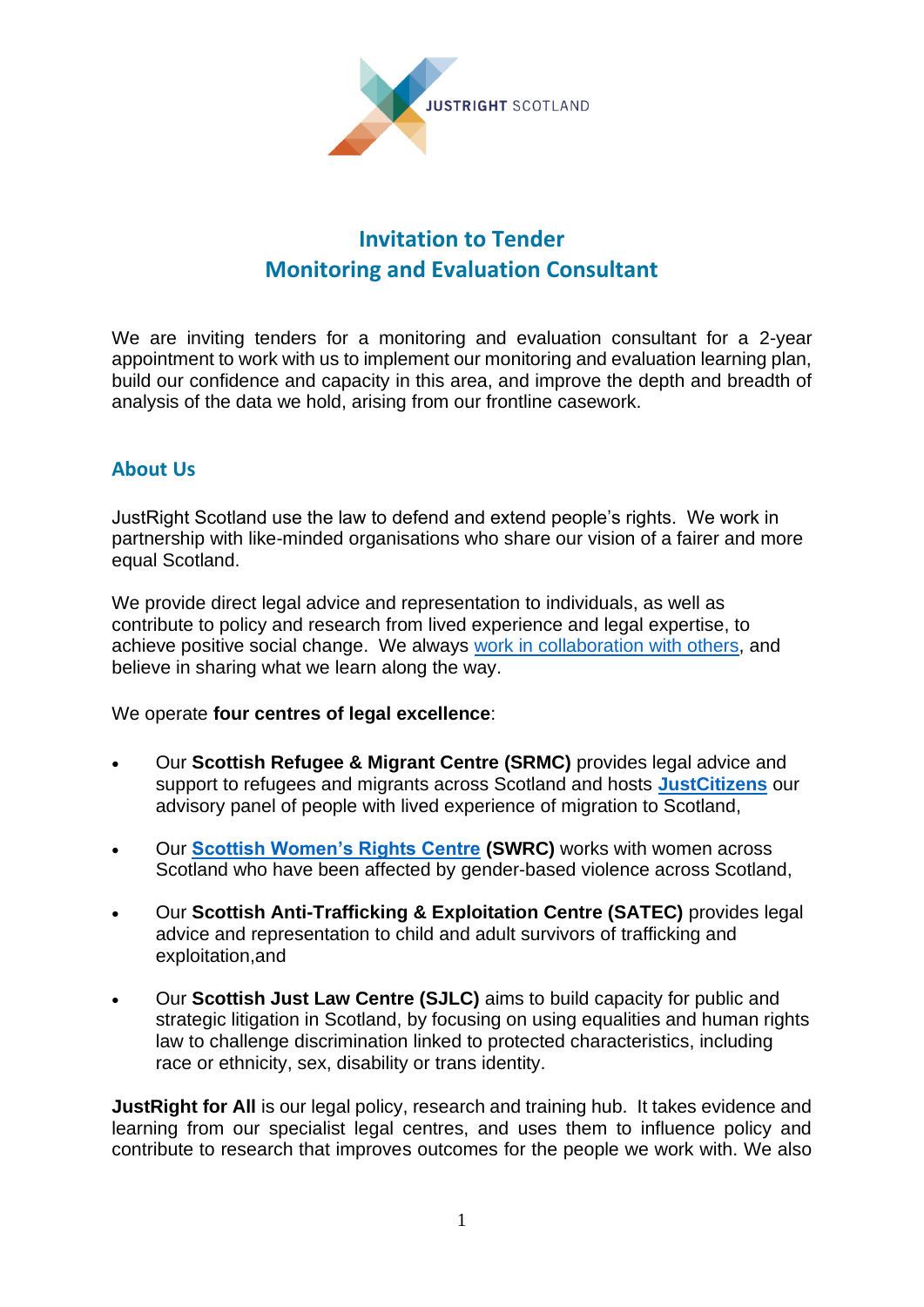develop free online legal resources, deliver public legal education, and provide comment to media on key issues that are important to the people we work with.

**[JRS Knowhow](https://jrsknowhow.org/)** is our social enterprise launched in 2021, which aims to increase public understanding of equalities and human rights issues by creating accessible, inclusive, engaging and fun digital learning experiences.

Our **JustRight Interns and Pro Bono programme** creates opportunities for aspiring human rights defenders to gain experience with us, using their legal, policy and research skills to help us tackle social justice issues.

## **Focus of the Work**

Our work is supported by a range of funders, and our legal centres and projects are monitored and evaluated against funder criteria on an annual basis. We are now working towards consolidating and formalising our approach to monitoring and evaluation across the organisation – and are keen to improve the comparability of our data across our legal centres, to allow us to learn more about the profile of our work as an organisation – as well as increase our capacity to provide depth and breadth to our analysis of the data we collate fomr our frontline casework.

We are seeking an evaluator to work alongside our team over a two-year period to assist us to:

- Review our **monitoring, evaluation and learning plan** and work with us to prioritise phased implementation over two years
- Meet regularly with us at key touchpoints throughout the year, to help us critically review the implementation of the monitoring, evaluation and learning plan, as well as
- Provide guidance, and where necessary, direct support to us in increasing the depth and breadth of our analysis of the data we have collated, and ensuring it is presented in a way that is meaningful and suitable to our aims and audiences.

## **Aims**

We envisage successful implementation of our plan should help us to identify and critically evaluate:

- The quality of the services we provide
- How we achieve our strategic outcomes and key components of our service and our delivery models leading to our success.
- External perceptions of our services and our wider impact from those using the service, the legal community, other relevant organisations/stakeholder, funders
- The effectiveness of our approach to partnership / collaboration, including as a model for delivering access to justice.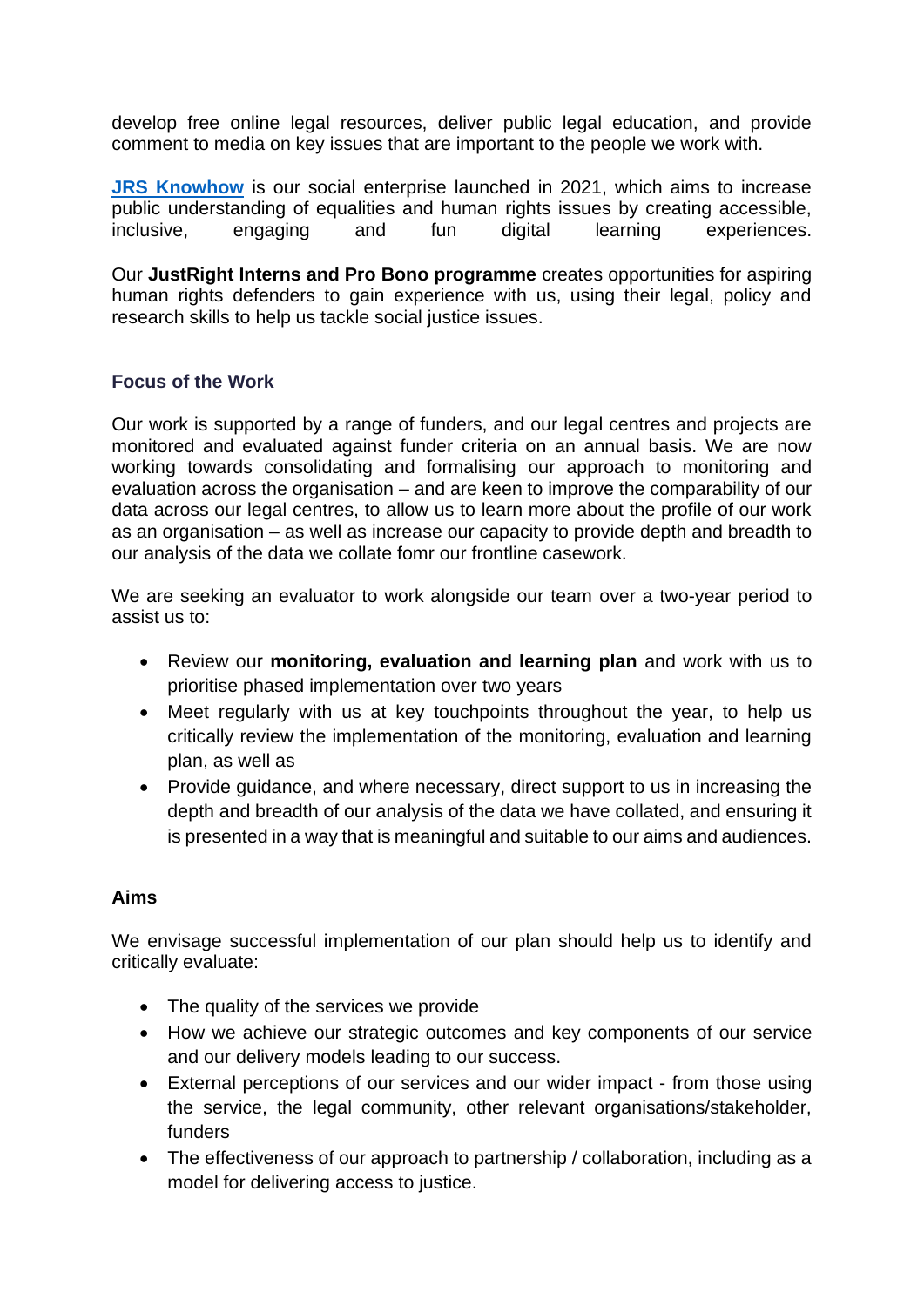- The effectiveness of our approach to ensuring that our work is led by lived experience and expertise of frontline professionals
- The extent to which we have influenced policy and practice
- Cost-effective of our work highlighting recommendations for the future development of the organisation, specifically looking at on: strategic priorities; service development and delivery; governance and funding

#### **Audiences**

We envisage successful implementation of our plan should help us:

- To inform the future direction of our organisation in relation to service delivery and strategic impact
- To enable funders to better identify the costs and components of specialist legal advice and our wider model of work, and help direct funds more effectively
- To ensure strategic outcomes highlighting Access to Justice issues inform policy development
- Legal advice providers; to better evidence their own effectiveness, to explore their models to improve practice, helping funding go further
- Equalities and human rights sector; to support the case for enhancing specialist legal service provision for people facing discrimination and disadvantage
- To better communicate to the public the value of a human rights based approach to providing legal advice

## **Reporting**

Over the course of the two-year consultancy, our team will continue to prepare individual monitoring reports as well as annual reports for the organisation as a whole.

Whilst we do not anticipate the consultant taking a direct role in leading any of this work, we do envisage taking guidance, and where necessary, direct support, from the consultant to support aspects of producing these individual reports.

We have proposed in the timescale below the consultant will deliver an annual report to us, drawing on their experience supporting and advising us in the implementation of our plan throughout the year, and making further recommendations for amendment or implementation of that plan in future years.

## **Experience and Qualifications**

We are looking for individuals or agencies that:

• Have sound and proven experience and expertise in social research and evaluation methodologies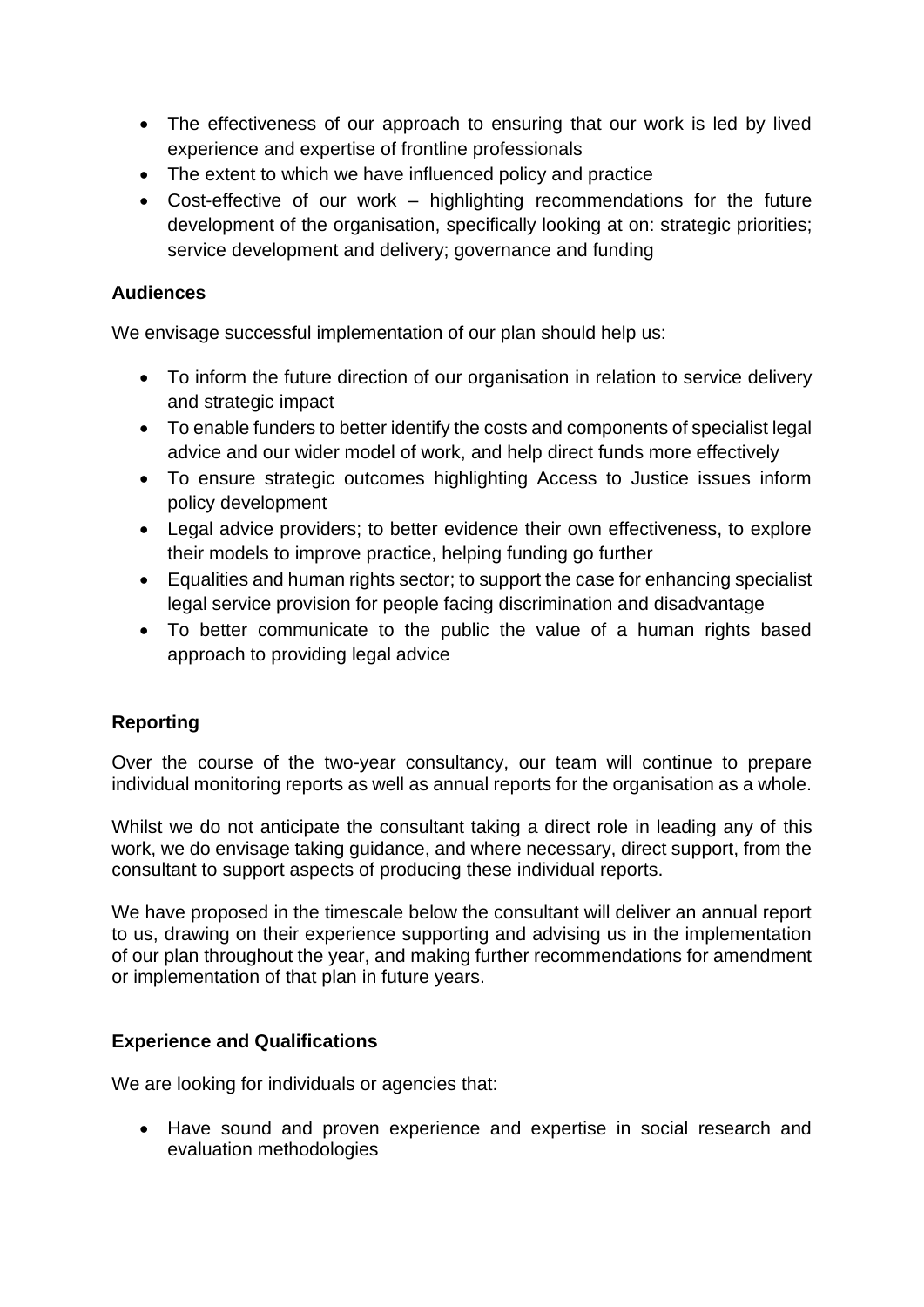- Have an awareness of issues that face people who suffer discrimination and disadvantage, and an awareness of current practice and policy
- Have experience of working with legal advice providers
- Have proven expertise in writing in an accessible format
- Have an understanding of presentation methods and reporting formats to maximise the engagement of decision-makers
- Have experience of reviewing service delivery models
- Have experience of evaluating programmes involving multiple organisations

## **Tender Requirements**

Tenders will need to include:

- A framework for the work including what are considered to be the key milestones and accompanying timeline, this should address any perceived limitations;
- Proposed methodologies that could be employed in working with our team and identifying impact of the project
- A budget for the work to include any overheads/management costs and including figures for expenses and VAT where appropriate
- Key personnel involved in undertaking the work their experience and past work
- A list of (similar) projects evaluated by the evaluation team/organisation
- The name and contact details of two independent referees

## **Timescale for the work**

Proposed timescale for the evaluation is as follows:

| Deadline for tenders:          | 27th June 2022                 |
|--------------------------------|--------------------------------|
| Tentative date for interview:  | 7 <sup>th</sup> July 2022      |
| Tender offered:                | w/c 11 <sup>th</sup> July 2022 |
| <b>Agreement of Framework:</b> | end July 2022                  |
| Interim report:                | <b>June 2023</b>               |
| Final report completed:        | May 2024                       |
|                                |                                |

## **Cost**

A maximum of £30,000 (including expenses and VAT) is available for this work. This includes the costs of producing the reports.

## **Closing date**

The closing date for tenders is **Monday, 27 th June 2022**